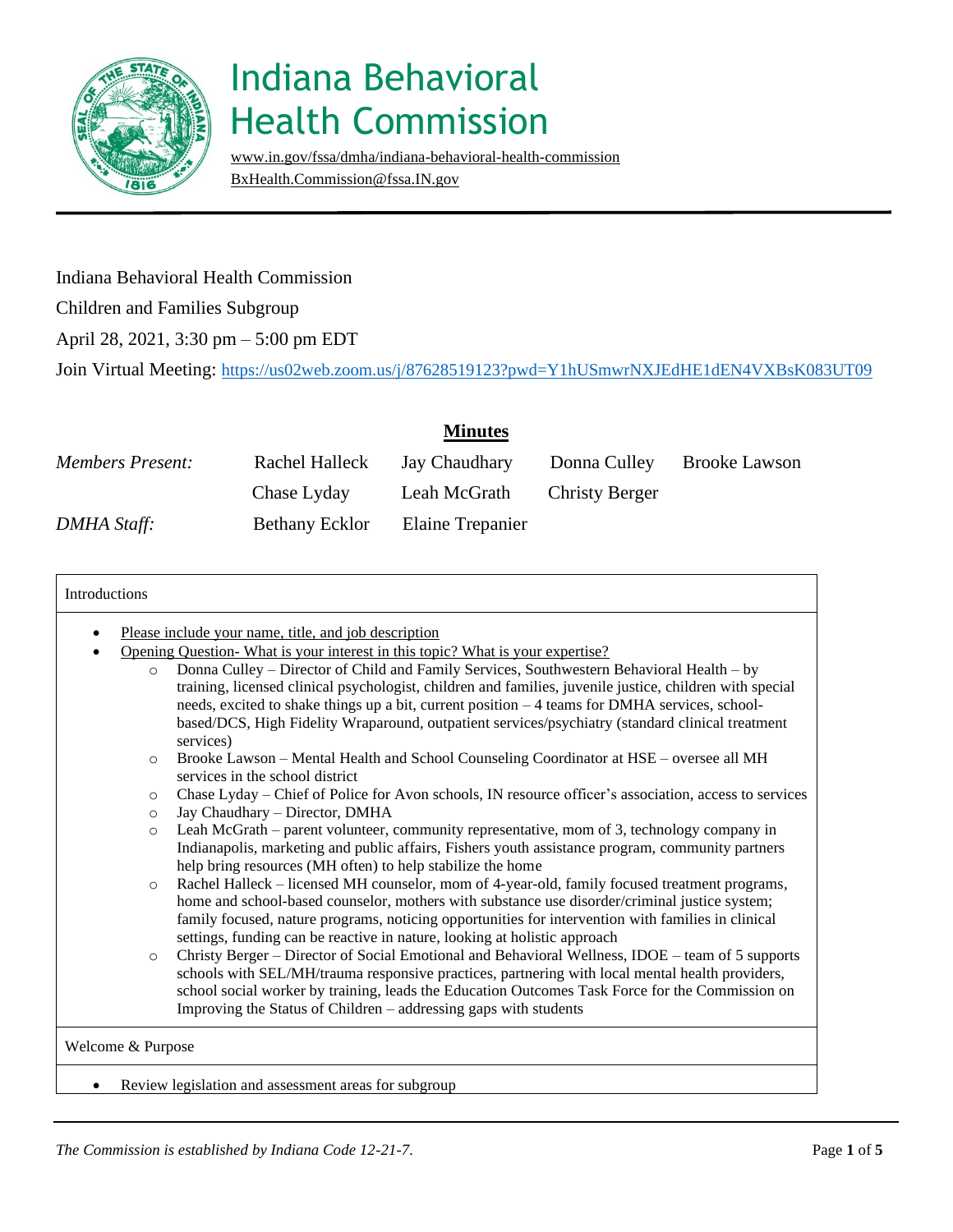

[www.in.gov/fssa/dmha/indiana-behavioral-health-commission](http://www.in.gov/fssa/dmha/indiana-behavioral-health-commission)

[BxHealth.Commission@fssa.IN.gov](mailto:BxHealth.Commission@fssa.IN.gov)

#### Goals Discussion

- Identify broad ideas to be formulated as final recommendations for the Commission.
	- o R. Halleck: this is not just necessarily for DMHA clients (lower income spectrum) issues with parity and access to services, insurance coverage, etc.
		- Recommendation to focus on intervention points throughout the life trajectory
			- Call to group members: Don't be afraid to think big!
	- o D. Culley: recommended need to review all areas of legislation for youth/family impact areas, larger group has talked about workforce/funding – would like to focus on the kids part of those large umbrellas
	- o L. McGrath: recommended borrowing from local successes demonstrated in partnerships between school systems and community partnerships – allows for early intervention, supports youth and family system
		- Success in Fishers with collaboration between HSE schools and Fishers youth assistance program (YAP) – having those frameworks in place that allow for collaboration and communication – would love to see those frameworks put in place across the state, helping stand the frameworks up; community partnerships and connections
		- Shared Hamilton County YAP model and insights
			- Provides resources for areas of need not covered by insurance or those under/uninsured
			- Allocates counselors to every school, done through the judicial system, prevention program, social workers employed by the court, early intervention advocates, connecting to resources that already exist
		- **Shared Project Hope** 
			- Nonprofit collaboration between foundations and school system, provides scholarship funding to fill gaps/needs.
	- o B. Lawson: recommended a combined approach with school counselors and mental health therapists in all the schools has been effective
		- YAP helps fill all gaps, focus is on relationship building, provided additional insights and description on Hamilton County YAP model
		- Recommended Social-Emotional Learning (SEL) throughout education journey, "mental health for everyone", how do we raise mentally healthy kids in Indiana?
			- IDOE has done a lot of work to support SEL in schools, recommendation to have this group help include community organizations to meet the tier 3 needs
		- C. Berger noted IDOE funded YAP pilots in four counties, used CJI funds to support
	- o C. Lyday: noted the YAP is what other schools aspire towards
		- Recommended a need for a model like YAP for schools to individualize is needed, along with funding to support early intervention – consider the gaps to clearly identify a comprehensive model or multiple appropriate models
			- Addresses the school to justice system pipeline need
			- Strong correlation of connectedness to positive academic outcomes and behavioral issues
				- Without a model ideas become disjointed
	- o R. Halleck: hearing that many schools have their list of needs but don't have a way to implement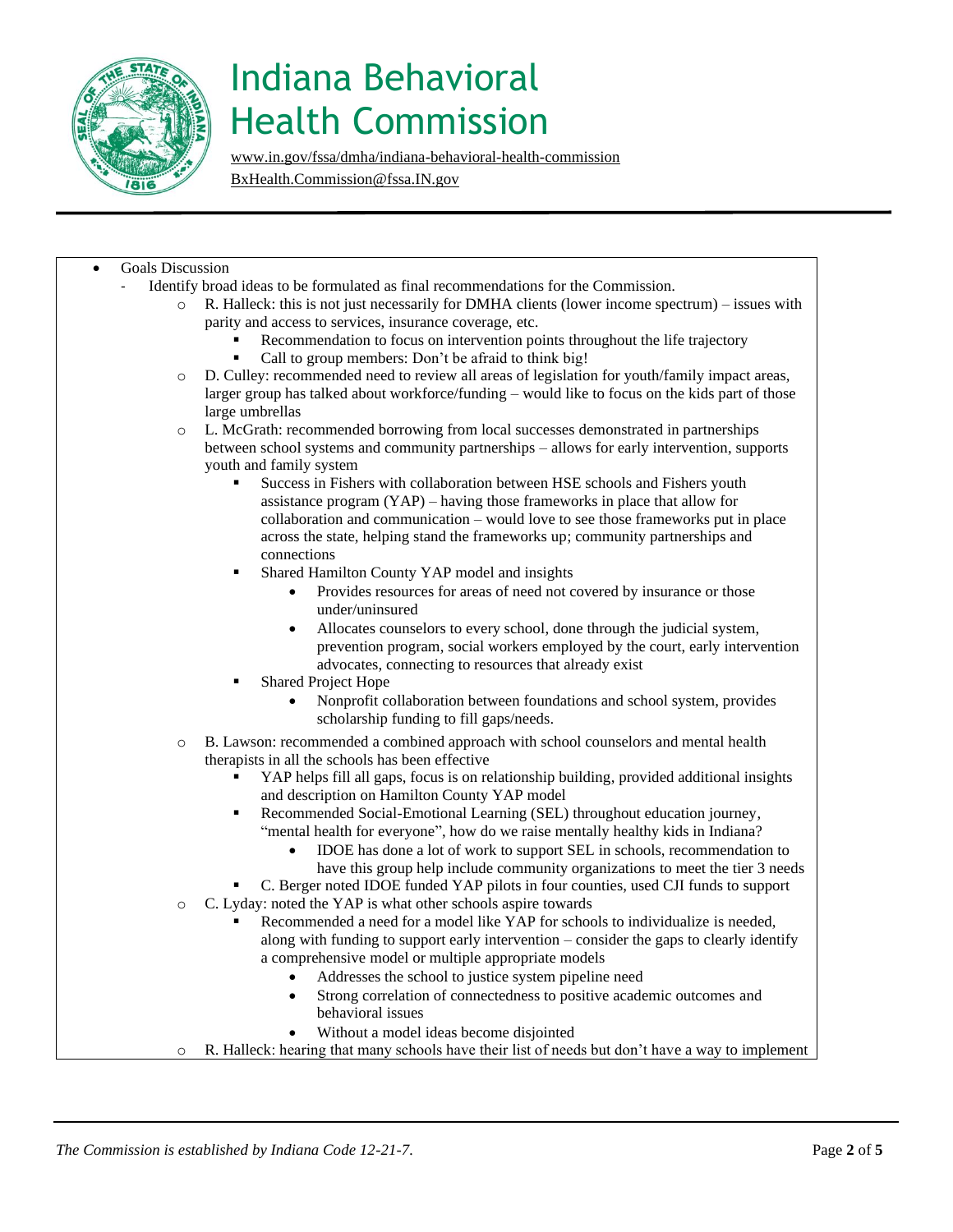

[www.in.gov/fssa/dmha/indiana-behavioral-health-commission](http://www.in.gov/fssa/dmha/indiana-behavioral-health-commission) [BxHealth.Commission@fssa.IN.gov](mailto:BxHealth.Commission@fssa.IN.gov)

 $\circ$  C. Lyday: Avon example – massive amount of resources (community resources) but to galvanize them and recommend them to be funded, need a model, seek to champion the YAP like Hamilton County has done; need a model and plan on what to follow C. Berger: agreed that many schools have variety of competing initiatives on top of testing/academic standards o C. Berger: YAP was partnership with a senator – discussed the YAP with Chief Justice Rush – pilot sites (4) Priority (YAP) is not listed in current administration so not funded currently, but using partnerships with IDOH to find funding to continue pilot communities' work Project AWARE grant – create demonstration sites  $(10)$  – focus is SEL and Mental Health • Hope to share out with other schools what that model looks like, applied for additional round of funding to expand to additional school sites ▪ Challenges - students not qualifying for funded services (Medicaid), but data shows students complete more treatment if done in schools • Advocated for a Medicaid revision to include prevention, rather than just being reactive and providing services throughout the school day o Marion county – school clinics, one stop shop, way to support schools in supporting students Resistance that this area is not the schools' role; resistance from schools is finding time, o IDOE working to show how SEL can be done in line with academics o Big push from parents and legislators currently that this is a home issue, stigma around mental health o R. Halleck: generating buy-in in a group of people who are already really maxed out is difficult – capacity could be one of the biggest barriers to consider o B. Lawson: regarding capacity – scope and sequence that every school is following Teachers having less issues in the classroom because they have the language – used to send them to the counselor but don't need to as often anymore because they have the language; many teachers are supporting students' social/emotional needs naturally Community push back is the bigger issue right now o R. Halleck: What research exists around trends in familial push back in rural settings, city settings? How funding of the schools impacts that? YAP – What are the primary gaps that the program is bridging? • B. Lawson: food insecurity, rental assistance, IEP supports, resource referrals, childcare location, linking with enrichment activities L. McGrath noted referrals can be self, counselors, or police; YAP acts as a triage, can be anything from a resource referral to long term support o 2 FT staff, 1 PT staff, 18 Board Members, >100 volunteers 200-250 active student files o Funding from city/local government and schools as well as the nonprofit board • C. Lyday noted there are three model types programming can be based off o Public-private o School based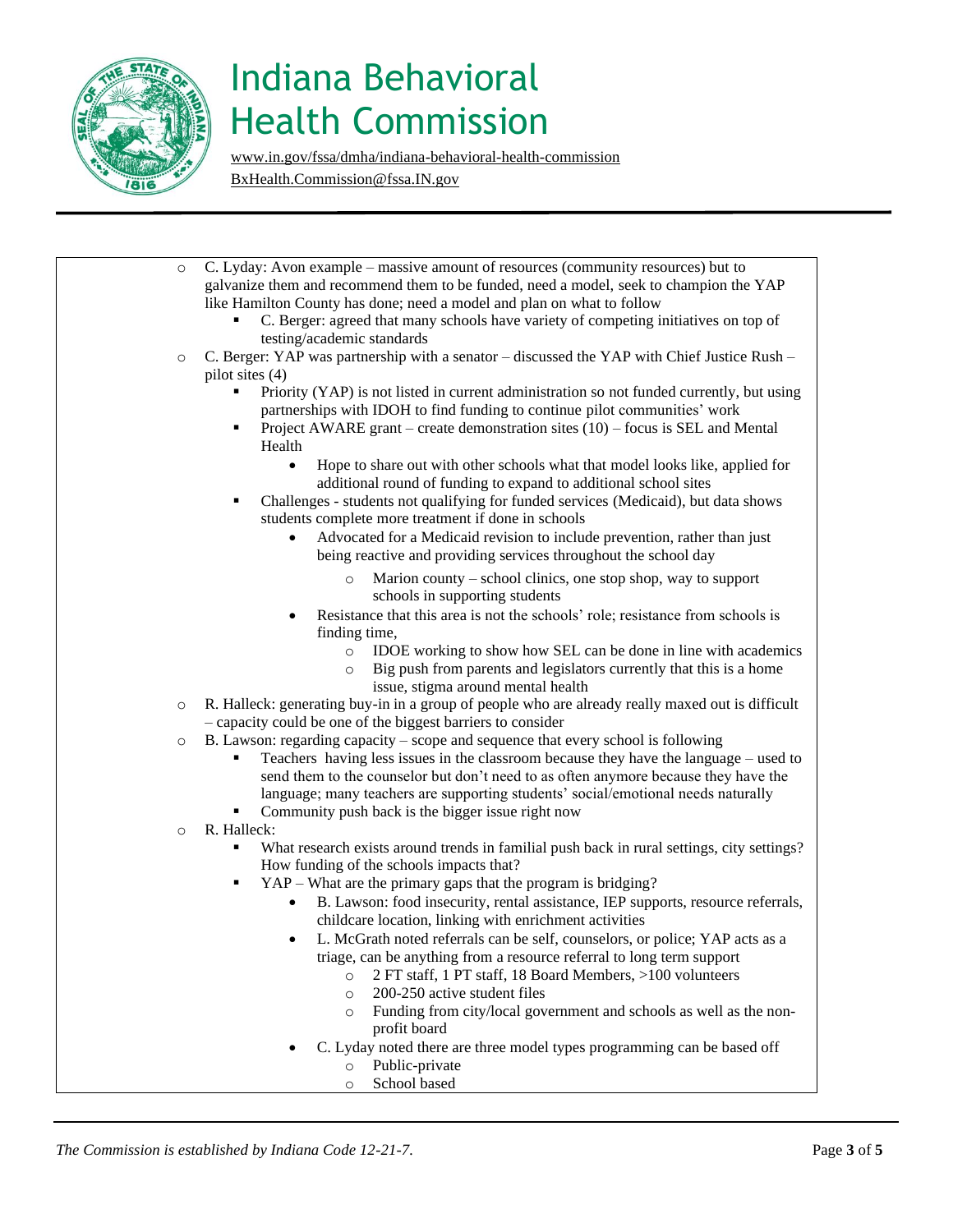

[www.in.gov/fssa/dmha/indiana-behavioral-health-commission](http://www.in.gov/fssa/dmha/indiana-behavioral-health-commission)

[BxHealth.Commission@fssa.IN.gov](mailto:BxHealth.Commission@fssa.IN.gov)

o Court-based

- Challenge need to avoid a prosecutor referral based on arrest
- o J. Chaudhary/R. Halleck: regarding youth beds (inpatient, respite care), what is the scale or scope of the issue?
	- B. Lawson: not only inpatient, huge gap between outpatient and inpatient
		- IOP for example not much available and many students don't qualify for wraparound services
		- Specifically, 8-13 age range hardly any options or programs, serve teenagers mostly – not taking younger children
	- D. Culley noted the above was a result of a trend to move away from institutionalization
		- Locally Evansville Psychiatric Children's Center (EPCC) for children 12 and under
			- o Lack of intensive supports, lack of PRTFs, lack of group homes
		- Advocated for a network of short-term assessment settings
			- $\circ$  R. Halleck why doesn't the gap get filled?
				- D. Culley acknowledged the administrative burdens, lack of adequate funding, licensing and liability issues, payment structures
				- Keeping kids at least restrictive option that meets their needs within the continuum of care – unsure the gap needs to be filled within the confines of a CMHC
	- B. Lawson advocated historically providers could coordinate partial hospitalization and day groups, with Medicaid changes can now do 1:1 only
		- D. Culley noted partnerships between CMHC and schools work to fill this gap/need
			- o Challenge do you keep youths in same school and support them there or pull them out for a behavioral health focused education?
			- o Philosophical changes and funding changes have shifted that type of programming
- o J. Chaudhary: plan to dive deeper at next subgroup meeting
- o R. Halleck: identified main buckets from discussion
	- SEL.
		- Need for statewide model/access tailored to the community
	- Increased need for inpatient/group home/respite
	- Addressing the gap between outpatient and inpatient
	- Question where are teachers at with being able to identify MH/Bx health needs?
		- Subgroup members acknowledged a need to train teachers, would change outcomes of behavioral issues, identified a need to have resources to respond in place
			- o B. Lawson: Youth Mental Health First Aid (YMHFA) 8-hour trainings, requires substitutes, teachers already overloaded with required trainings
				- Recommended working with community partners to do inhouse trainings to explain the types of students and issues